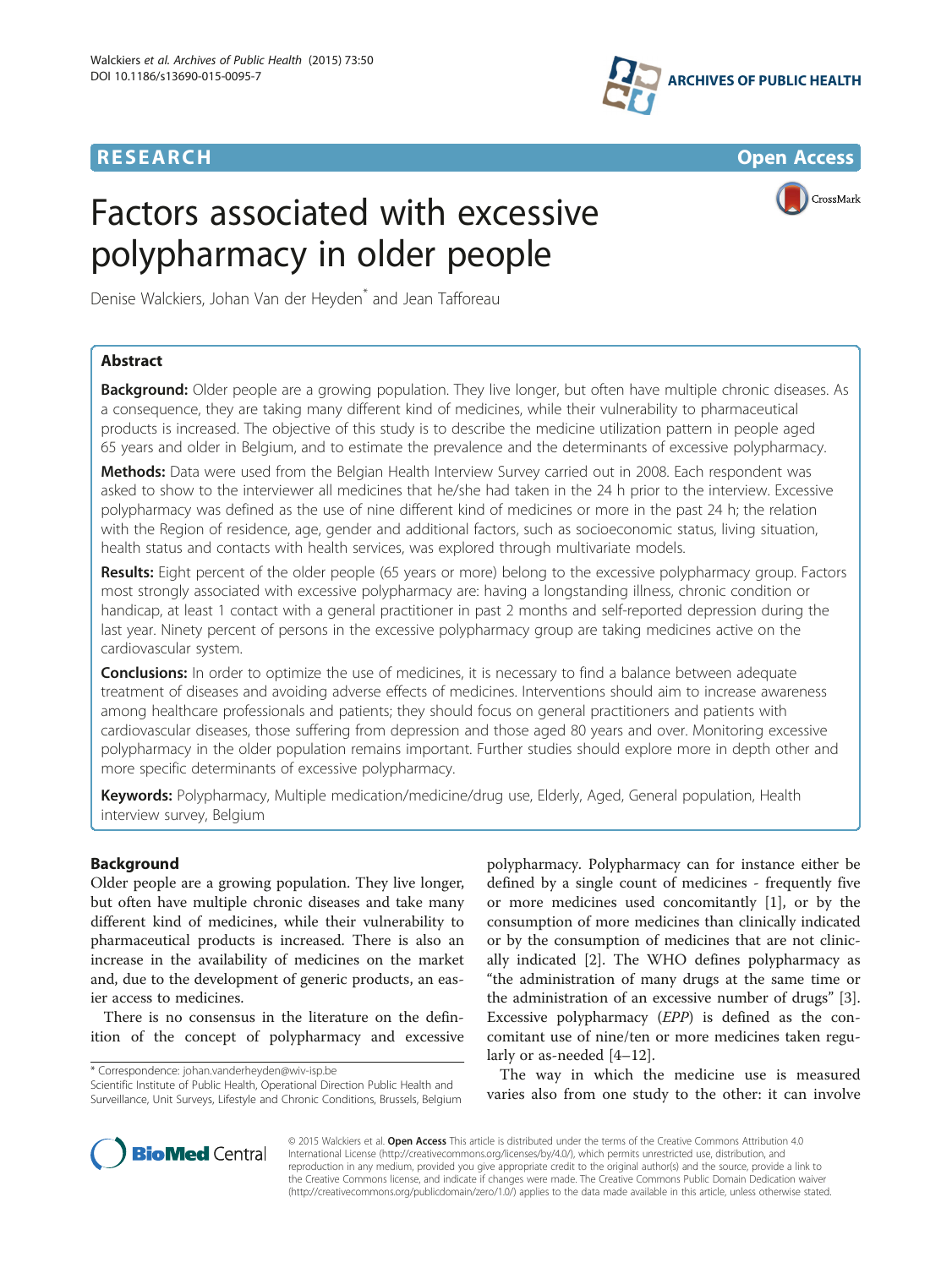prescribed and/or over-the-counter (OTC) medicines, vaccines, magistral preparations, herbal preparations, vitamins, minerals, dietary supplements, alternative medicines (homeopathic medicines). They can be taken on a regular basis and "as-needed", one-timeonly, for systemic or local use.

There are several risks associated with medicine use, such as adverse effects, medicine-medicine and medicinedisease interactions, decreasing adherence to medicine therapy or errors in the actual use of the medicines. This leads also to unnecessary health costs, related to medicines "prescribing cascade", medical consultations and hospitalizations.

It is consequently important to monitor excessive polypharmacy in the population and explore determinants that contribute to it. In Europe, some studies already explored this, but most of them consider only home care patients [[4\]](#page-11-0) or nursing home patients [[8, 10](#page-11-0)] or are limited to a specific region [[12](#page-11-0), [13](#page-11-0)]. The present study explores within a representative sample of the general population in Belgium, the actual use of medicines in people aged sixty-five years and older, taking into account socio-demographic information, health related information and health care consumption.

#### Methods

#### Study population

Data were used from the Belgian Health Interview Survey carried out in 2008. Information was collected through a face-to-face interview and a self-completion questionnaire from a sample of 11,254 individuals, which is representative of the population living in Belgium. A stratified, clustered multistage sampling design was implemented for this survey [\[14](#page-11-0)]. The analyses for the current study were restricted to the population of 65 years and older  $(N =$ 2835) with both community-based and institutionalized persons included.

## Definition

Extensive information was gathered on the use of medicines. Each respondent was asked to show to the interviewer all medicines that he/she had taken in the 24 h prior to the interview. The brand name and the national identification code (unique code for each registered medicine in Belgium) was recorded by the interviewer and subsequently coded with the Anatomical Therapeutic Chemical (ATC) classification system of the World Health Organization (version 10 December 2009<sup>1</sup>). Drug groups were taken into account until the 5th level of the ATC classification. A combination medicine (multiple component products) was considered as a single medicine. The dosage was not taken into account. Medicines with different brand names and generics having the same ATC-code were considered as one medicine.

The study considered medicines taken in the 24 h prior to the interview, including both those taken on a regular basis and those taken "as needed". It was limited to official medicines that were used in an ambulatory setting, for systemic or local use, and listed in the Annotated Directory of Medicines published by the Belgian Centre for Pharmacotherapeutic Information (BCPI; [\[15](#page-11-0)]). They could be prescribed or OTC medicines. Excessive polypharmacy was defined here as the use of nine different medicinal products or more in the past 24 h.

#### Statistical analysis

The use of medicines was explored in relation to potential determinants according to the literature. Apart from Region of residence, age and gender, several socioeconomic variables were considered, such as educational attainment (defined at the level of the household), equivalent household income, living or not in an institution for elderly, health status (longstanding illnesses, chronic conditions or handicaps, depression that has lasted for at least 2 weeks during the past 12 months), contacts in the past 2 months either with a general practitioner (GP) or with a specialist, and hospitalization in the past 12 months.

In a first step a univariate analysis was conducted to describe the polypharmacy level in the study sample; three groups were considered: non polypharmacy (0–4 medicines), polypharmacy (5–8 medicines) and EPP (at least 9 medicines). In a second step, the relation between polypharmacy and its determinants, but also between polypharmacy and the use of specific group of medicines was explored in the bivariate analyses. Differences in the bivariate analyses were assessed with Chi-square tests.

Multivariate analyses were used to assess the association between specific groups of medicines and potential determinants. Determinants of polypharmacy were explored in a multinomial logistic regression model.

Statistical analyses were performed with SAS®9.3, taking into account the sampling design of the survey.

#### Results

The mean number of medicines used per person aged 65 years and over is 3.5 (range: 0–19). Almost one fifth of the population (18.1 %; 95 % CI: 15.8–20.4) did not take any medicine during the past 24 h, 48.9 % (95 % CI: 46.1–51.7) took 1 to 4 medicines; 24.8 % (95 % CI: 22.4–27.1) belongs to the polypharmacy group (Table [1\)](#page-2-0) and 8.2 % (95 % CI: 6.3–10.1) to the excessive polypharmacy group. When we consider only persons living in an institution for elderly  $(N = 313)$ , the mean number of medicines used per person is 4.5 (range: 0–18) and the percentage in the excessive polypharmacy group reaches 16.8 % (95 % CI: 11.2–22.3). For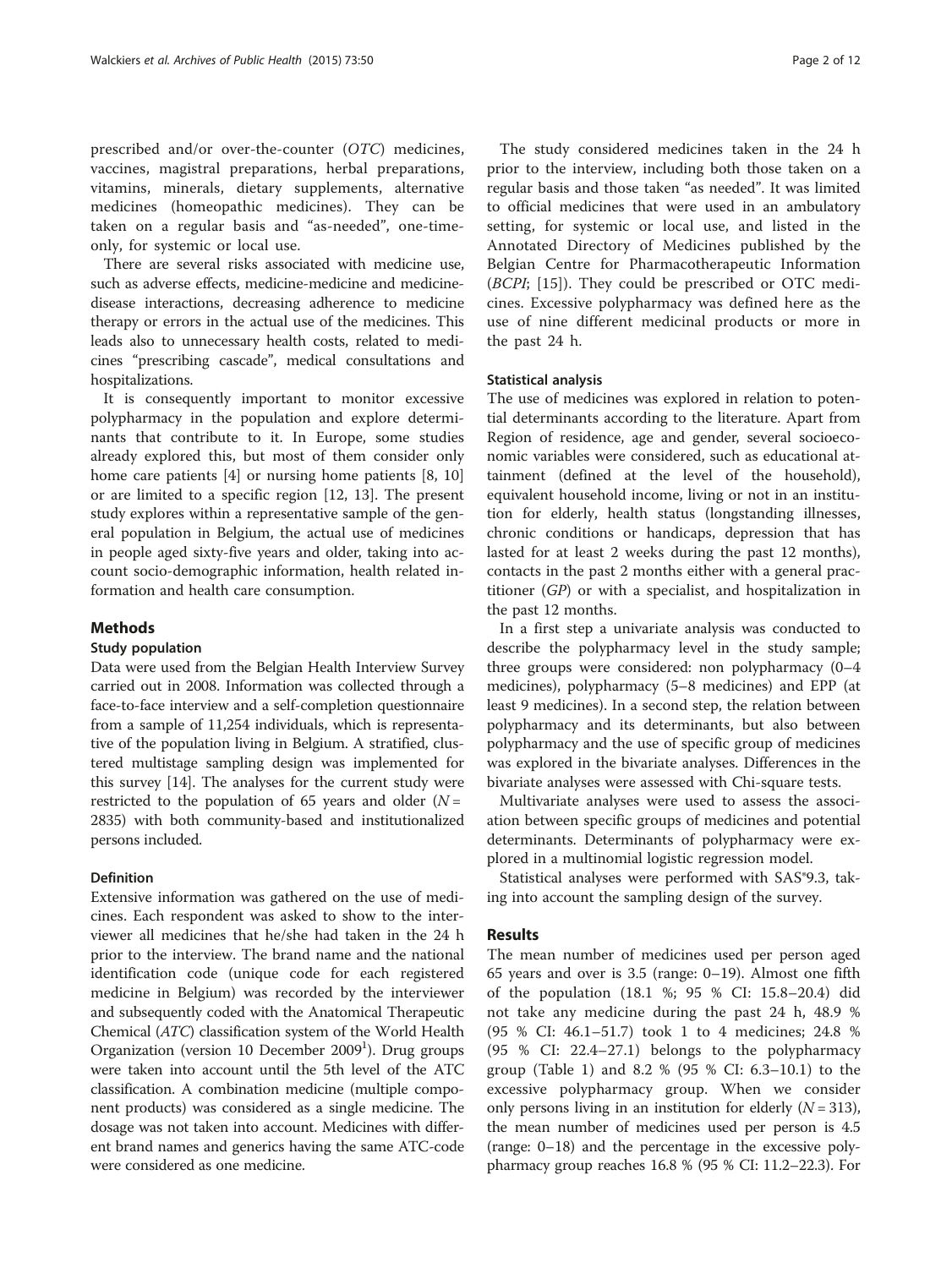## <span id="page-2-0"></span>Table 1 Characteristics of the population of 65 years and older, in percentage, Belgium, 2008

| Characteristic                                                        |       | Total mean: 3.5 |      | 0-4 medicines<br>$(N = 1769)$ mean: 1.7 |      | 5-8 medicines<br>$(N = 811)$ mean: 6.1 |      | $>$ = 9 medicines<br>$[9-19]$ (N = 255) mean: 10.6 |  |
|-----------------------------------------------------------------------|-------|-----------------|------|-----------------------------------------|------|----------------------------------------|------|----------------------------------------------------|--|
|                                                                       | $\%$  | 95 % CI         | %    | 95 % CI                                 | %    | 95 % CI                                | %    | 95 % CI                                            |  |
| $N = 2835$                                                            | 100.0 |                 | 67.0 | 64.4-69.7                               | 24.8 | 22.4-27.1                              | 8.2  | $6.3 - 10.1$                                       |  |
| Demographics ( $N = 2835$ )                                           |       |                 |      |                                         |      |                                        |      |                                                    |  |
| Gender                                                                |       |                 |      |                                         |      |                                        |      |                                                    |  |
| Males                                                                 | 41.2  | 39.1-43.3 43.5  |      | $40.7 - 46.3$                           | 37.6 | 32.9-42.3                              | 33.4 | 19.3-47.5                                          |  |
| Females                                                               | 58.8  | 56.7-60.9 56.5  |      | $53.7 - 59.3$                           | 62.4 | 57.7-67.0                              | 66.6 | 52.5-80.7                                          |  |
| Age                                                                   |       |                 |      |                                         |      |                                        |      |                                                    |  |
| $65 - 69$                                                             | 23.2  | 20.5-25.9 26.8  |      | $23.3 - 30.2$                           | 17.2 | $13.0 - 21.4$                          | 12.2 | $5.5 - 18.9$                                       |  |
| $70 - 74$                                                             | 27.2  | 24.1-30.3 27.9  |      | $24.3 - 31.5$                           | 24.8 | $19.5 - 30.0$                          | 28.7 | 13.4-44.0                                          |  |
| $75 - 79$                                                             | 19.4  | 17.1-21.7 19.4  |      | $16.5 - 22.3$                           | 20.0 | $16.1 - 24.0$                          | 17.1 | $10.1 - 24.1$                                      |  |
| > 80                                                                  | 30.2  | 27.7-32.8 25.9  |      | $23.0 - 28.9$                           | 38.0 | 33.1-42.8                              | 42.0 | $31.1 - 52.9$                                      |  |
| Socioeconomic status                                                  |       |                 |      |                                         |      |                                        |      |                                                    |  |
| Education ( $N = 2689$ )                                              |       |                 |      |                                         |      |                                        |      |                                                    |  |
| No degree/Primary                                                     | 30.4  | 27.3-33.4 27.6  |      | $24.1 - 31.1$                           | 35.0 | 29.9-40.0                              | 38.9 | 27.4-50.4                                          |  |
| Lower secondary                                                       | 24.4  | 21.0-27.7 22.4  |      | $18.8 - 26.0$                           | 26.3 | $21.1 - 31.4$                          | 34.9 | 20.1-49.8                                          |  |
| Higher secondary                                                      | 27.0  | 23.8-30.2 29.2  |      | $25.3 - 33.1$                           | 23.9 | $19.1 - 28.8$                          | 18.4 | $10.3 - 26.5$                                      |  |
| Higher education                                                      | 18.2  | 15.6-20.9 20.8  |      | $17.5 - 24.0$                           | 14.8 | $10.6 - 19.0$                          | 7.8  | $3.2 - 12.3$                                       |  |
| Equivalent household income ( $N = 2271$ )                            |       |                 |      |                                         |      |                                        |      |                                                    |  |
| Quintile 1                                                            | 20.5  | $17.2 - 23.8$   | 19.6 | $16.2 - 23.0$                           | 17.6 | $13.6 - 21.6$                          | 37.1 | $20.7 - 53.6$                                      |  |
| Quintile 2                                                            | 32.8  | 29.2-36.4 32.5  |      | $28.2 - 36.9$                           | 34.0 | 28.4-29.6                              | 31.0 | 19.8-42.3                                          |  |
| Quintile 3                                                            | 25.4  | 21.9-28.8 24.2  |      | $20.1 - 28.3$                           | 30.2 | 24.5-35.8                              | 20.3 | $11.1 - 29.5$                                      |  |
| Quintile 4                                                            | 11.2  | $9.1 - 13.4$    | 11.7 | $9.0 - 14.4$                            | 10.6 | $7.2 - 14.0$                           | 9.0  | $3.7 - 14.4$                                       |  |
| Quintile 5                                                            | 10.1  | $7.9 - 12.2$    | 11.9 | $9.2 - 14.7$                            | 7.6  | $4.2 - 11.0$                           | 2.5  | $0.2 - 4.8$                                        |  |
| Living situation ( $N = 2820$ )                                       |       |                 |      |                                         |      |                                        |      |                                                    |  |
| Living alone or with other person(s) in home setting                  | 94.4  | 93.4-95.4       | 95.9 | 94.8-96.9                               | 92.3 | 90.3-94.4                              | 88.6 | 84.0-93.2                                          |  |
| Living in a residential home for the elderly                          | 5.6   | $4.6 - 6.6$     | 4.1  | $3.1 - 5.2$                             | 7.6  | $5.6 - 9.7$                            | 11.4 | $6.8 - 16.0$                                       |  |
| Region ( $N = 2835$ )                                                 |       |                 |      |                                         |      |                                        |      |                                                    |  |
| Flemish Region                                                        | 61.2  | 58.9-63.4       | 66.2 | 63.4-68.9                               | 50.8 | 45.8-55.8                              | 51.8 | 39.8-63.9                                          |  |
| <b>Brussels Region</b>                                                | 8.8   | $8.1 - 9.5$     | 8.5  | $7.6 - 9.5$                             | 9.7  | $8.0 - 11.4$                           | 7.8  | $4.6 - 10.9$                                       |  |
| Walloon Region                                                        | 30.1  | $28.0 - 32.1$   | 25.3 | $22.7 - 27.9$                           | 39.5 | 34.7-44.3                              | 40.4 | 29.6-51.1                                          |  |
| Health status                                                         |       |                 |      |                                         |      |                                        |      |                                                    |  |
| Longstanding illness, chronic conditions or<br>handicaps $(N = 2819)$ |       |                 |      |                                         |      |                                        |      |                                                    |  |
| Yes                                                                   | 54.0  | 51.0-56.9 42.3  |      | 38.7-45.9                               | 73.4 | 69.0-77.9                              | 90.2 | 85.0-95.4                                          |  |
| No                                                                    | 46.0  | 43.1-49.0 57.7  |      | $54.1 - 61.3$                           | 26.6 | $22.1 - 31.0$                          | 9.8  | $4.6 - 15.0$                                       |  |
| Depression during the past 12 months ( $N = 2794$ )                   |       |                 |      |                                         |      |                                        |      |                                                    |  |
| Yes                                                                   | 6.8   | $4.9 - 8.6$     | 4.2  | $2.8 - 5.5$                             | 8.0  | $5.6 - 10.4$                           | 24.4 | $8.9 - 39.9$                                       |  |
| No                                                                    | 93.2  | 91.4-95.1       | 95.8 | 94.4-97.2                               | 92.0 | 89.6-94.4                              | 75.6 | $60.1 - 91.1$                                      |  |
| Contact with health services                                          |       |                 |      |                                         |      |                                        |      |                                                    |  |
| Contact with GP in past 2 months ( $N = 2811$ )                       |       |                 |      |                                         |      |                                        |      |                                                    |  |
| Yes                                                                   | 73.8  | 71.1-76.4 65.4  |      | $61.8 - 69.0$                           | 89.4 | 86.4-92.5                              | 94.1 | 89.9-98.3                                          |  |
| No                                                                    | 26.2  | 23.6-28.9 34.6  |      | $31.0 - 38.2$                           | 10.6 | $7.4 - 13.6$                           | 5.9  | $1.7 - 10.1$                                       |  |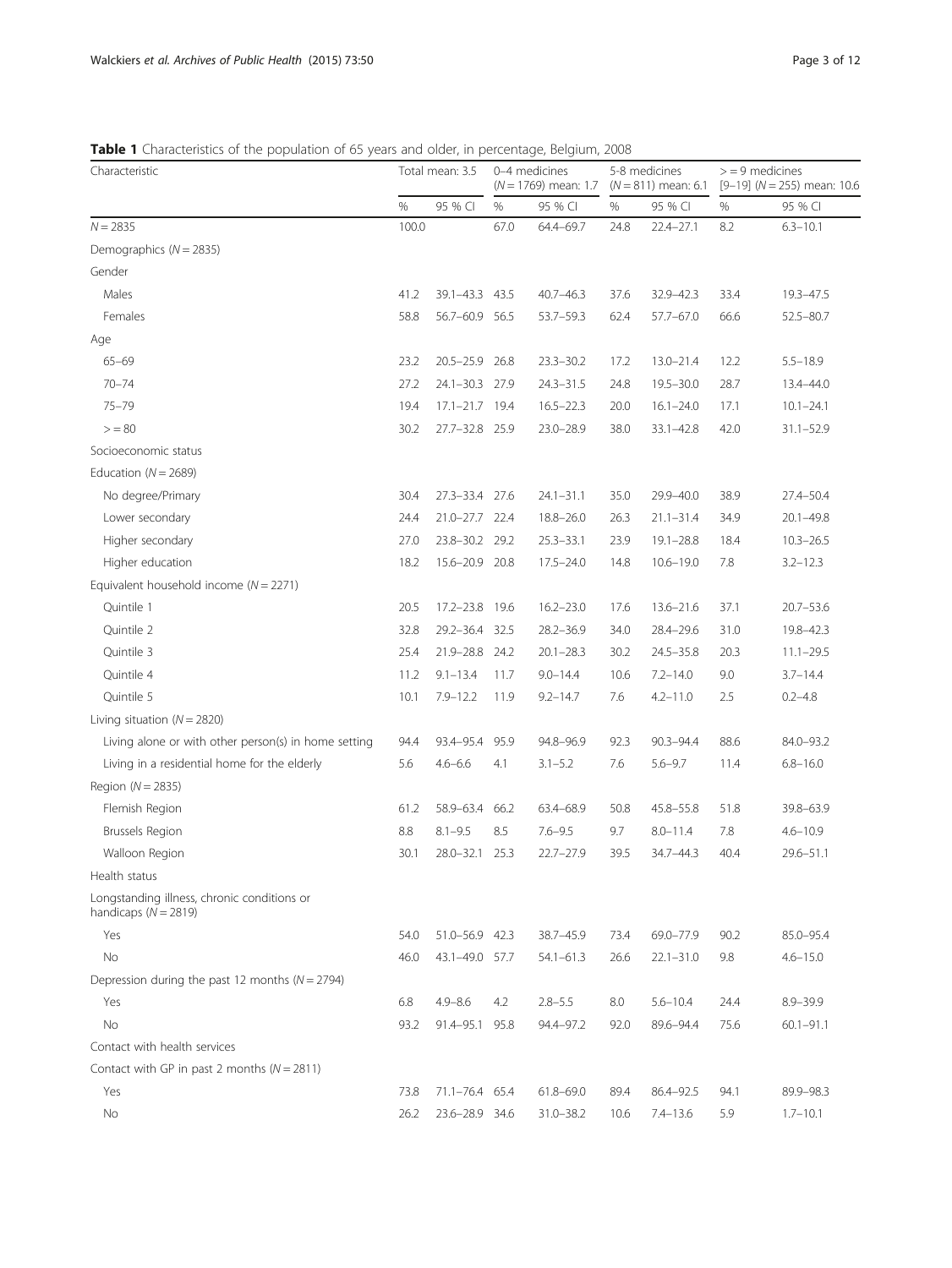Table 1 Characteristics of the population of 65 years and older, in percentage, Belgium, 2008 (Continued)

| Contact with specialist in past 2 months $(N = 2817)$          |      |               |      |               |      |               |      |               |  |
|----------------------------------------------------------------|------|---------------|------|---------------|------|---------------|------|---------------|--|
| Yes                                                            | 27.8 | $25.3 - 30.3$ | 24.8 | $21.6 - 27.9$ | 33.3 | 28.2-38.4     | 36.3 | $25.6 - 47.0$ |  |
| No                                                             | 72.2 | 69.7-74.7     | 75.2 | $72.1 - 78.3$ | 66.7 | $61.6 - 71.8$ | 63.7 | 53.0-74.4     |  |
| Inpatient hospitalization in past 12 months ( $N = 2813$ )     |      |               |      |               |      |               |      |               |  |
| Yes                                                            | 18.2 | $16.0 - 20.4$ | 14.0 | $11.5 - 16.5$ | 23.5 | $19.4 - 27.6$ | 36.1 | $25.1 - 47.1$ |  |
| No                                                             | 81.8 | 79.6-84.0     | 86.0 | 83.5-88.5     | 76.5 | $72.4 - 90.6$ | 63.9 | 52.9-74.9     |  |
| I day patient hospitalization in past 12 months ( $N = 2807$ ) |      |               |      |               |      |               |      |               |  |
| Yes                                                            | 11.0 | $9.1 - 12.9$  | 10.2 | $7.9 - 12.6$  | 13.4 | $9.5 - 17.4$  | 10.3 | $5.0 - 15.5$  |  |
| No                                                             | 89.0 | $87.1 - 90.9$ | 89.8 | 87.4-92.1     | 86.6 | 82.6-90.5     | 89.7 | $84.5 - 95.0$ |  |

persons living in the community  $(N = 2507)$ , these figures are respectively 3.5 (range  $0-19$ ) and 7.7 % (95 % CI: 5.7–9.8).

## Description of the study population by level of polypharmacy

#### Socio-demographic characteristics

The mean age of the study population is 75.5 years (range: 65–105). There are 58.8 % of women in the study group (Table [1\)](#page-2-0).

The age distributions are significantly different between the "non-polypharmacy" group and the polypharmacy groups, but not between the two polypharmacy groups.

In the EPP-group, only 7.8 % has a higher education and 2.5 % has a higher household income, versus 14.8 and 7.6 % respectively in the polypharmacy group, and 20.8 and 11.9 % respectively in the "non-polypharmacy" group.

In the two polypharmacy groups, the percentage of persons living in a residential home for the elderly (respectively 7.6 % in the polypharmacy group and 11.4 % in the EPP-group) is higher than in the "non-polypharmacy" group (4.1 %), but there is no significant difference between the two polypharmacy groups. The same is observed when only the persons aged 80 and older are considered with respectively 18.3 % (95 % CI: 13.6–23.0) and 21.1 % (95 % CI: 13.5–28.7) institutionalized people in the polypharmacy and EPP-groups versus 11.8 % (95 % CI: 8.8–14.9) in the non-polypharmacy group.

In the two polypharmacy groups, the percentage of persons living in the Flanders Region is lower than in the "non-polypharmacy" group (and the opposite is observed for the persons living in the Wallonia Region), but there is no difference between the two polypharmacy groups.

## Health status and use of health care characteristics

Suffering from a longstanding illness, chronic condition or handicap is associated with (excessive) polypharmacy (Table [1](#page-2-0)); in addition there is a difference between the polypharmacy (73.4 % of users) and the EPP (90.2 % of

users) groups. 24.4 % of persons in the EPP-group were suffering from depression in past 12 months versus 8.0 and 4.2 % respectively in the polypharmacy and "nonpolypharmacy" groups.

Recent contacts with health professionals are associated with (excessive) polypharmacy: 94.1 % of persons in the EPP-group had a contact with a GP in the last two months and 36.3 % with a specialist (versus respectively 65.4 and 24.8 % in the "non-polypharmacy" group), but there is no difference between the two polypharmacy groups.

At least one inpatient hospitalization in past 12 months is associated with (excessive) polypharmacy (with in addition a difference between the polypharmacy and the EPP groups), while at least one day patient hospitalization in past 12 months is not associated with (excessive) polypharmacy.

## Use of specific groups of medicines by level of polypharmacy

Table [2](#page-4-0) presents the percentage of the population that used medicines from a particular anatomical group (first level of the ATC classification) for groups of medicines used by at least 10 % of the persons: medicines active on the cardiovascular system are the most frequently used drugs, followed by the drugs acting on the nervous system. The percentages of use of the groups vary according to polypharmacy status but the ranking is the same. Except for cardiovascular medicines, there is also a difference between the polypharmacy group and the EPP group. Among people in the polypharmacy groups, more than 90 % use cardiovascular medicines. The use of medicines acting on the nervous system occurs among 86.5 % of the people in the EPP group and 65.9 % of those in the polypharmacy group.

Table [3](#page-4-0) presents the percentage of the population that used medicines from a particular pharmacological class (ATC\_3) by level of polypharmacy for the ten most frequently used pharmacological subgroups. Antithrombotic agents are the most commonly used pharmacological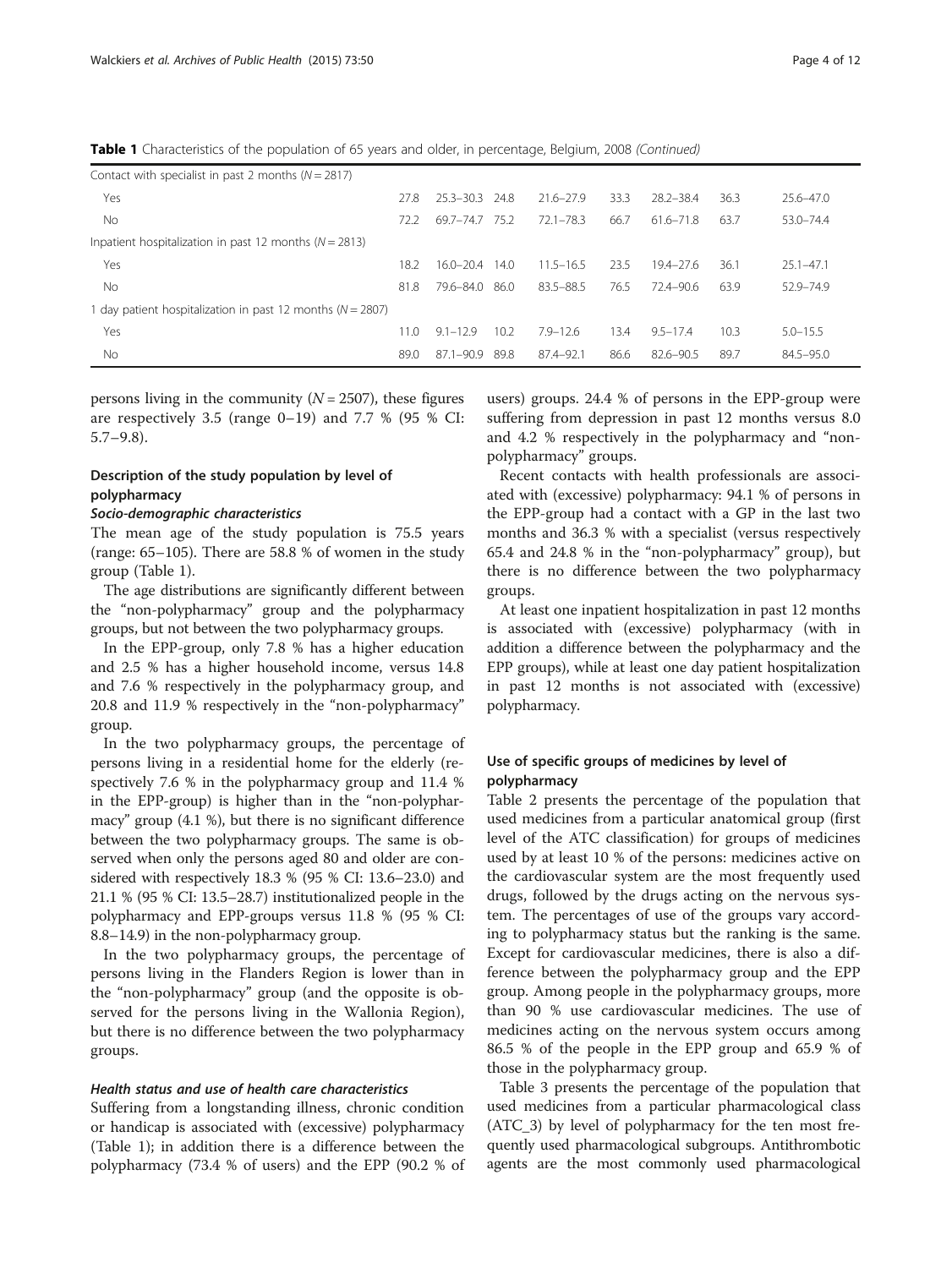| ATC 1          |                                 | Total |               |      | 0-4 medicines ( $N = 1769$ ) |      | 5-8 medicines ( $N = 811$ ) | $>$ = 9 medicines ( $N$ = 255) |               |  |
|----------------|---------------------------------|-------|---------------|------|------------------------------|------|-----------------------------|--------------------------------|---------------|--|
|                |                                 | $\%$  | 95 % CI       | $\%$ | 95 % CI                      | %    | 95 % CI                     | $\%$                           | 95 % CI       |  |
|                | Cardiovascular system           | 61.9  | $59.1 - 64.7$ | 46.6 | $43.1 - 50.2$                | 92.2 | 89.5-94.9                   | 95.3                           | $91.7 - 98.8$ |  |
| $\mathbb N$    | Nervous system                  | 37.6  | 34.7-40.6     | 21.2 | $18.3 - 24.0$                | 65.9 | $61.0 - 70.7$               | 86.5                           | 79.6-93.3     |  |
| $\overline{A}$ | Alimentary tract and metabolism | 33.5  | $30.7 - 36.4$ | 18.3 | $15.5 - 21.2$                | 56.5 | $51.3 - 61.7$               | 88.0                           | $82.7 - 93.3$ |  |
| B              | Blood and blood forming organs  | 31.2  | $28.5 - 34.0$ | 17.2 | 14.5-19.9                    | 54.9 | 49.8-59.9                   | 74.3                           | $65.7 - 82.9$ |  |
| M              | Musculo-skeletal system         | 18.1  | $15.7 - 20.5$ | 11.5 | $9.0 - 14.0$                 | 25.2 | $20.7 - 29.7$               | 50.6                           | $38.5 - 62.7$ |  |
| $\mathsf{R}$   | Respiratory system              | 12.   | $9.9 - 14.3$  | 5.1  | $3.5 - 6.6$                  | 20.8 | $16.1 - 25.5$               | 42.9                           | $29.6 - 56.2$ |  |

<span id="page-4-0"></span>Table 2 Percentage of population (65 years and older) using medicines, in function of the anatomical groups<sup>a</sup> (ATC\_1), according to polypharmacy status ( $N = 2835$ ), Belgium, 2008

<sup>a</sup>for those used by at least 10 % of the persons

class. The use of these drugs is particularly high among people with EPP.

#### Determinants for the use of specific groups of medicines

Factors associated with the use of medicines may differ according to the type of medicine. Insight in this will help to understand better the association between those factors and polypharmacy. Therefore a multivariate analysis was performed considering drug groups at ATC\_1 level (Table [4\)](#page-5-0). Factors which are most associated with the use of all drug groups are having a longstanding illness, chronic conditions or handicaps, and having had at least one contact with a GP in past two months. A low education is associated with a higher use of drugs acting on the nervous system. For four of the six drug groups, a higher consumption is observed in the Walloon Region than in the other Regions.

People living in institutions for older people use less cardiovascular medicines than those living at home (OR: 0.48). An analysis performed at ATC\_2 level shows that three groups of medicines active on the cardiovascular system are significantly less frequently used in

institutions: lipid modifying agents, beta blockers and agents acting on the renin-angiotensin system.

## Determinants of polypharmacy

The multinomial logistic regression shows that the socio-demographic factors which are most associated with EPP are as follows (Table [5\)](#page-6-0): living in the Walloon Region (OR: 2.57) and being aged ≥80 years (OR: 2.08); they are associated to a lesser extent to polypharmacy. Having no degree or a primary education is more associated with polypharmacy (OR: 1.52; 95 % CI: 1.07–2.15) than with EPP (OR: 1.32; 95 % CI: 0.75–2.31).

For EPP-users, the highest odds ratio is found for the group having the lowest equivalent household income, but differences are statistically not significant and the confidence intervals are very wide; no conclusion should be drawn.

The analysis shows that the health related factors which are most associated with EPP are as follows : having a longstanding illness, chronic conditions or handicaps, at least one contact with a GP in past two months, a self-reported depression during the last year. Those

Table 3 Percentage of population (65 years and older) using medicines, in function of pharmacological classes<sup>a</sup> (ATC\_3), according to polypharmacy status ( $N = 2835$ ), Belgium, 2008

| ATC 3             |                                                                 | Total |                     | 0-4 medicines ( $N = 1769$ ) |               | 5-8 medicines<br>$(N = 811)$ |                               | $>$ = 9 medicines<br>$(N = 255)$ |               |
|-------------------|-----------------------------------------------------------------|-------|---------------------|------------------------------|---------------|------------------------------|-------------------------------|----------------------------------|---------------|
|                   |                                                                 | $\%$  | 95 % CI             | $\%$                         | 95 % CI       | $\%$                         | 95 % CI                       | $\%$                             | 95 % CI       |
| B <sub>0</sub> 1A | Antithrombotic agents                                           |       | 30.5 27,8-33,3      | 17.0                         | 14.2-19.7     | 53.3                         | 48.2-58.4 72.5                |                                  | 63.6-81.4     |
| C10A              | Lipid modifying agents, plain                                   | 27.9  | 25,0-30,7 18.7      |                              | $15.8 - 21.7$ |                              | 44.8 39.7-50.0 51.3           |                                  | $39.3 - 63.3$ |
| C07A              | Beta blocking agents                                            |       | 24.2 21,4-26,9 13.7 |                              | $11.3 - 16.1$ |                              | 42.2 37.2-47.2 55.2 43.6-66.7 |                                  |               |
| A02B              | Drugs for peptic ulcer and gastro-oesophageal reflux disease    |       | 14.9 12,6-17,1 6.2  |                              | $4.5 - 8.0$   |                              | 25.7 21.1-30.4 52.4 40.5-64.2 |                                  |               |
| N05B              | Anxiolytics                                                     |       | 13.4 11,3-15,6 6.1  |                              | $4.5 - 7.6$   |                              | 22.0 17.7-26.4 47.4 34.9-59.9 |                                  |               |
| C <sub>08</sub> C | Selective calcium channel blockers with mainly vascular effects | 12.7  | $10,4-15,0$ 6.8     |                              | $4.8 - 8.8$   |                              | 21.5 16.9–26.1 34.0           |                                  | 19.7–48.4     |
| C <sub>09</sub> A | Ace inhibitors, plain                                           |       | $11.4$ 9,6-13,2     | 6.2                          | $4.2 - 8.2$   |                              | 21.8 17.6-25.9 22.0           |                                  | 14.5-29.6     |
| N06A              | Antidepressants                                                 |       | $10.9$ $9.2 - 12.5$ | 3.3                          | $2.2 - 4.3$   |                              | 23.2 18.6-27.9 35.5 25.1-45.8 |                                  |               |
| M01A              | Antiinflammatory and antirheumatic products, non-steroids       |       | $10.3$ $8,2-12,4$   | 6.7                          | $4.9 - 8.5$   |                              | $13.5$ 9.7-17.2               | 29.8                             | 14.9-44.8     |
| N05C              | Hypnotics and sedatives                                         |       | 10.2 8,4-12,0       | 5.4                          | $3.6 - 7.3$   | 18.1                         | $14.0 - 22.1$                 | 24.8                             | $16.1 - 33.5$ |

<sup>a</sup>for the ten most frequently used pharmacological classes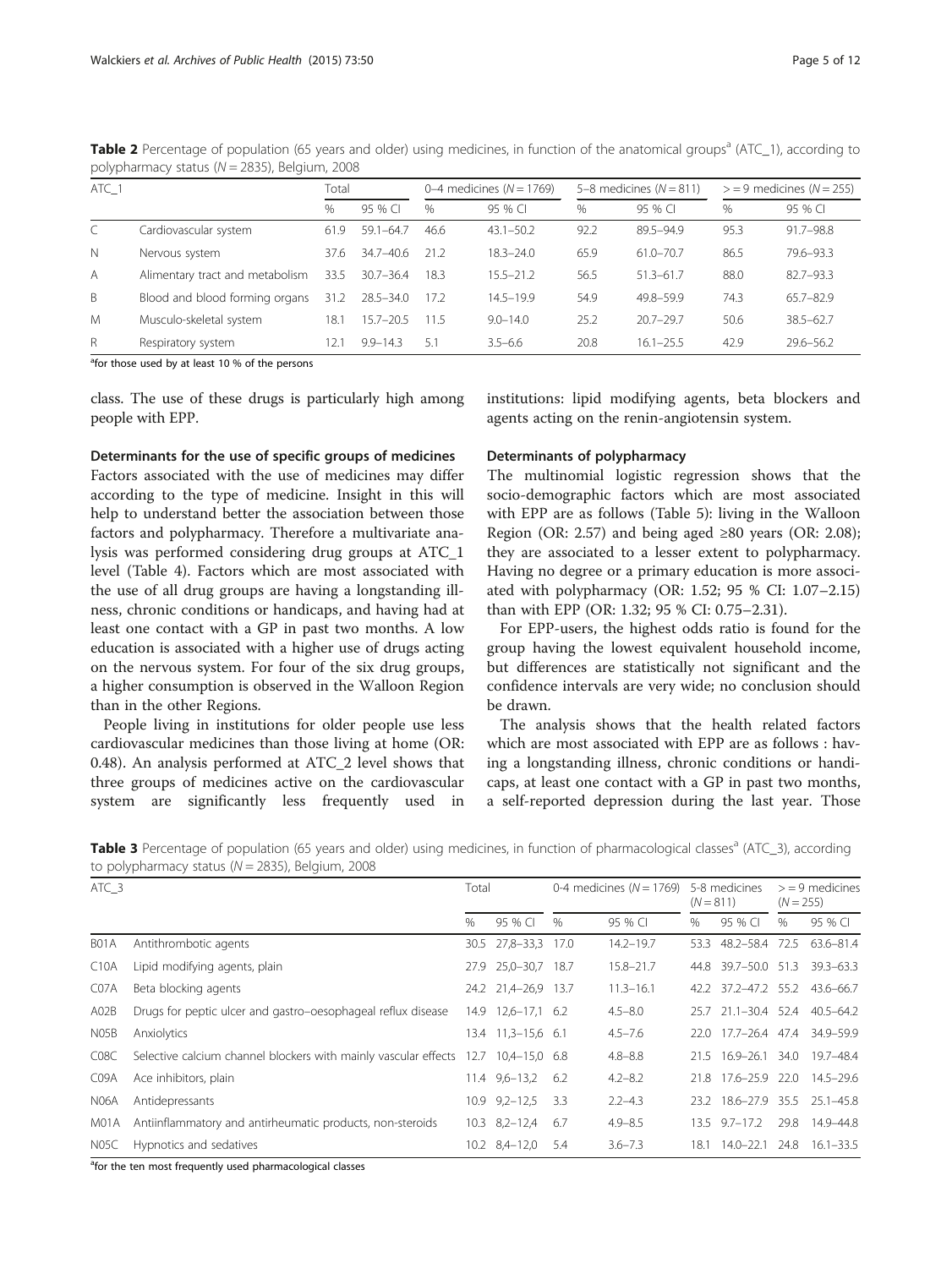<span id="page-5-0"></span>Table 4 Determinants of use of specific categories of drugs - logistic regression (N = 2119)<sup>b</sup>, Belgium, 2008

| Characteristic (reference category)                               | ATC C ( $N = 1387$ ) |               | ATC N $(N = 886)$ |                                                                                        | ATC A $(N = 734)$ |                                                                    | ATC B ( $N = 752$ ) |                                             | ATC R $(N = 245)$ |                                                                                                                                        | ATC M $(N = 379)$ |               |
|-------------------------------------------------------------------|----------------------|---------------|-------------------|----------------------------------------------------------------------------------------|-------------------|--------------------------------------------------------------------|---------------------|---------------------------------------------|-------------------|----------------------------------------------------------------------------------------------------------------------------------------|-------------------|---------------|
|                                                                   | <b>OR</b>            | 95 % CI       | OR                | 95 % CI                                                                                | <b>OR</b>         | 95 % CI                                                            | OR                  | 95 % CI                                     | <b>OR</b>         | 95 % CI                                                                                                                                | <b>OR</b>         | 95 % CI       |
| Gender (male)                                                     |                      |               |                   |                                                                                        |                   |                                                                    |                     |                                             |                   |                                                                                                                                        |                   |               |
| Female                                                            | 1.12                 | $0.92 - 1.37$ | $1.92^{b}$        | 1.58-2.34 1.44                                                                         |                   |                                                                    |                     | $1.18 - 1.76$ $0.61b$ $0.51 - 0.75$ $0.67b$ |                   | $0.50 - 0.90$                                                                                                                          | 1.18              | $0.93 - 1.50$ |
| Age (65-69)                                                       |                      |               |                   |                                                                                        |                   |                                                                    |                     |                                             |                   |                                                                                                                                        |                   |               |
| $70 - 74$                                                         | 1.05                 | $0.76 - 1.46$ | 1.50 <sup>b</sup> | $1.06 - 2.11$ $1.15$                                                                   |                   | $0.82 - 1.61$ $1.50^b$                                             |                     | $1.06 - 2.13$ 0.82                          |                   | $0.49 - 1.38$                                                                                                                          | 1.01              | $0.68 - 1.48$ |
| $75 - 79$                                                         | $1.67^{b}$           | $1.20 - 2.34$ | 1.32              | $0.93 - 1.88$                                                                          | 0.96              | $0.67 - 1.35$                                                      | 1.80 <sup>b</sup>   | 1.27-2.56 0.86                              |                   | $0.52 - 1.42$                                                                                                                          | 1.01              | $0.68 - 1.49$ |
| > 80                                                              | $1.45^{b}$           | $1.10 - 1.90$ | 1.81 <sup>b</sup> | 1.35-2.42 1.05                                                                         |                   | $0.79 - 1.40$                                                      | $2.36^{b}$          | $1.75 - 3.19$                               | 0.89              | $0.59 - 1.35$                                                                                                                          | 0.82              | $0.59 - 1.14$ |
| Education (Higher education)                                      |                      |               |                   |                                                                                        |                   |                                                                    |                     |                                             |                   |                                                                                                                                        |                   |               |
| No degree/Primary                                                 | 1.25                 | $0.91 - 1.71$ | $1.46^{b}$        | $1.07 - 1.98$                                                                          | 1.17              | $0.86 - 1.58$                                                      | 1.33                | $0.98 - 1.81$                               | 1.23              | $0.78 - 1.93$                                                                                                                          | 1.25              | $0.87 - 1.79$ |
| Lower secondary                                                   | 0.87                 | $0.63 - 1.19$ | $1.52^{b}$        | $1.12 - 2.08$                                                                          | 0.92              | $0.67 - 1.26$                                                      | 1.16                | $0.85 - 1.59$                               | 1.22              | $0.77 - 1.95$                                                                                                                          | 1.36              | $0.95 - 1.96$ |
| Higher secondary                                                  | 0.94                 | $0.69 - 1.27$ | 1.23              | $0.91 - 1.66$                                                                          | 1.08              | $0.80 - 1.46$                                                      | 1.11                | $0.82 - 1.51$ 1.02                          |                   | $0.64 - 1.63$                                                                                                                          | 1.21              | $0.84 - 1.74$ |
| Equivalent household income (Quintile 5)                          |                      |               |                   |                                                                                        |                   |                                                                    |                     |                                             |                   |                                                                                                                                        |                   |               |
| Quintile 1                                                        | 0.95                 | $0.65 - 1.38$ | 1.12              | $0.77 - 1.63$                                                                          | 1.20              | $0.82 - 1.75$                                                      | 0.91                | $0.63 - 1.32$                               | 1.00              | $0.56 - 1.77$                                                                                                                          | 0.93              | $0.59 - 1.44$ |
| Quintile 2                                                        | 1.13                 | $0.79 - 1.61$ | 1.01              | $0.71 - 1.43$                                                                          | 1.18              | $0.82 - 1.70$                                                      | 1.03                | $0.73 - 1.47$                               | 1.37              | $0.80 - 2.34$                                                                                                                          | 1.04              | $0.68 - 1.58$ |
| Quintile 3                                                        | 1.37                 | $0.95 - 1.96$ | 1.18              | $0.83 - 1.70$                                                                          | 1.12              | $0.77 - 1.62$                                                      | 1.07                | $0.75 - 1.54$                               | 1.24              | $0.71 - 2.16$                                                                                                                          | 1.08              | $0.70 - 1.67$ |
| Quintile 4                                                        | 0.98                 | $0.66 - 1.46$ | 1.18              | $0.79 - 1.75$                                                                          | 1.04              | $0.69 - 1.55$                                                      | 1.09                | $0.73 - 1.62$ 1.09                          |                   | $0.59 - 2.02$ 1.10                                                                                                                     |                   | $0.68 - 1.77$ |
| Living situation (Living at home)                                 |                      |               |                   |                                                                                        |                   |                                                                    |                     |                                             |                   |                                                                                                                                        |                   |               |
| Living in a residential home for<br>the elderly                   | 0.48 <sup>b</sup>    | $0.33 - 0.71$ | 1.25              | $0.84 - 1.86$                                                                          | 1.40              | $0.96 - 2.04$ 0.74                                                 |                     | $0.50 - 1.10$ 1.15                          |                   | $0.69 - 1.42$ 0.64                                                                                                                     |                   | $0.37 - 1.11$ |
| Region (Flemish Region)                                           |                      |               |                   |                                                                                        |                   |                                                                    |                     |                                             |                   |                                                                                                                                        |                   |               |
| Brussels Region                                                   | 0.85                 | $0.67 - 1.08$ | 1.26              | $0.98 - 1.62$ 1.07                                                                     |                   | $0.84 - 1.38$                                                      | 1.03                | $0.80 - 1.32$ 0.98                          |                   | $0.68 - 1.42$                                                                                                                          | 1.29              | $0.96 - 1.73$ |
| Walloon Region                                                    | $1.76^{b}$           | $1.40 - 2.21$ | $1.55^{b}$        | $1.25 - 1.93$ $1.51^{\mathrm{b}}$                                                      |                   | $1.22 - 1.88$ $1.27b$                                              |                     | $1.02 - 1.57$ 0.99                          |                   | $0.72 - 1.37$ 1.23                                                                                                                     |                   | $0.95 - 1.61$ |
| Depression < 12 months (no)                                       |                      |               |                   |                                                                                        |                   |                                                                    |                     |                                             |                   |                                                                                                                                        |                   |               |
| Yes                                                               | 0.77                 | $0.52 - 1.13$ |                   | 4.76 <sup>b</sup> 2.97-7.64 1.51 <sup>b</sup> 1.06-2.17 0.77                           |                   |                                                                    |                     | $0.52 - 1.14$ 1.55                          |                   | $0.97 - 2.48$ 0.70                                                                                                                     |                   | $0.43 - 1.16$ |
| Longstanding disease, condition or<br>handicap (no)               |                      |               |                   |                                                                                        |                   |                                                                    |                     |                                             |                   |                                                                                                                                        |                   |               |
| Yes                                                               | $1.42^{b}$           |               |                   |                                                                                        |                   |                                                                    |                     |                                             |                   | $1.16-1.73$ $1.90^{\circ}$ $1.56-2.39$ $2.18^{\circ}$ $1.78-2.67$ $1.65^{\circ}$ $1.35-2.02$ $2.74^{\circ}$ $1.96-3.83$ $1.66^{\circ}$ |                   | $1.30 - 2.14$ |
| Contact with GP in past 2 months (no)                             |                      |               |                   |                                                                                        |                   |                                                                    |                     |                                             |                   |                                                                                                                                        |                   |               |
| Yes                                                               | $2.90^{b}$           | $2.31 - 3.66$ | 1.86 <sup>b</sup> | 1.45-2.39  1.51 <sup>b</sup> 1.17-1.96  1.86 <sup>b</sup> 1.43-2.40  2.45 <sup>b</sup> |                   |                                                                    |                     |                                             |                   | 1.54-3.90                                                                                                                              | 1.18              | $0.87 - 1.60$ |
| Ambulatory contact with specialist in<br>past 2 months (no)       |                      |               |                   |                                                                                        |                   |                                                                    |                     |                                             |                   |                                                                                                                                        |                   |               |
| Yes                                                               | 1.14                 | $0.91 - 1.44$ | 1.07              |                                                                                        |                   | $0.86 - 1.33$ $1.37^b$ $1.11 - 1.71$ $1.35^b$ $1.09 - 1.69$ $1.21$ |                     |                                             |                   | $0.89 - 1.63$                                                                                                                          | 1.25              | $0.96 - 1.62$ |
| Inpatient hospitalization in past 12<br>months (no)               |                      |               |                   |                                                                                        |                   |                                                                    |                     |                                             |                   |                                                                                                                                        |                   |               |
| Yes                                                               | $1.46^{b}$           | $1.13 - 1.91$ | $1.52^{\rm b}$    | $1.20 - 1.94$ $1.32^{\circ}$ $1.04 - 1.68$ $1.43^{\circ}$ $1.13 - 1.81$ $1.38^{\circ}$ |                   |                                                                    |                     |                                             |                   | $1.01 - 1.88$                                                                                                                          | 0.85              | $0.63 - 1.14$ |
| Day patient hospitalization in<br>past 12 months (no)             |                      |               |                   |                                                                                        |                   |                                                                    |                     |                                             |                   |                                                                                                                                        |                   |               |
| Yes<br>$b$ all the factors in the table are included in the model | 0.86                 | $0.62 - 1.19$ | 1.13              | $0.82 - 1.56$ 0.97                                                                     |                   | $0.71 - 1.34$ 1.20                                                 |                     | $0.87 - 1.65$                               | 0.80              | $0.49 - 1.30$                                                                                                                          | 0.80              | $0.54 - 1.20$ |

all the factors in the table are included in the model

factors are also associated with polypharmacy but to a lesser extent. At least one inpatient hospitalization in past 12 months is also associated with EPP and to a lesser extent with polypharmacy.

## **Discussion**

In the present study we investigated correlates of (excessive) polypharmacy in a nationwide representative sample in Belgium, taking into account socio-demographic information, as well as the health status of the individuals and the corresponding use of health care.

Excessive polypharmacy was defined here as the use of nine different medicines or more in the past 24 h, and not ten medicines or more as suggested in some cases. The reason for this choice is related to the fact that the products considered here were limited to official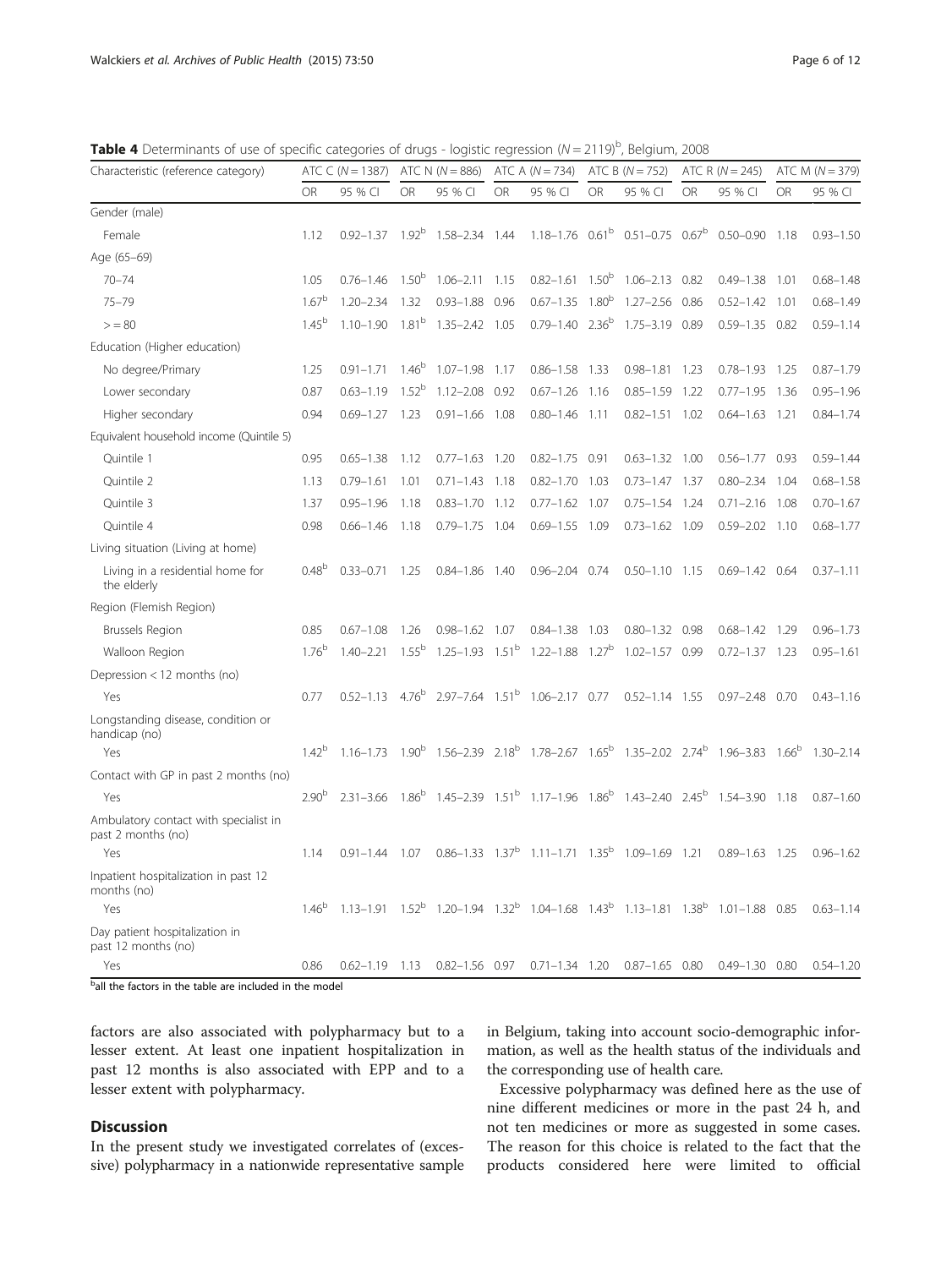| Characteristic                                      | 5-8 medicines ( $N = 617$ ) |                 | $>$ = 9 medicines ( $N$ = 181) |                 |  |
|-----------------------------------------------------|-----------------------------|-----------------|--------------------------------|-----------------|--|
|                                                     | OR                          | 95 % CI         | <b>OR</b>                      | 95 % CI         |  |
| Gender                                              |                             |                 |                                |                 |  |
| Males                                               | 1                           |                 | $\mathbf{1}$                   |                 |  |
| Females                                             | 1.13                        | $(0.91 - 1.40)$ | 1.19                           | $(0.83 - 1.71)$ |  |
| Age                                                 |                             |                 |                                |                 |  |
| $65 - 69$                                           | $\mathbf{1}$                |                 | $\mathbbm{1}$                  |                 |  |
| $70 - 74$                                           | 1.30                        | $(0.89 - 1.92)$ | 1.51                           | $(0.74 - 3.06)$ |  |
| $75 - 79$                                           | 1.38                        | $(0.94 - 2.02)$ | 1.69                           | $(0.86 - 3.34)$ |  |
| > 80                                                | 1.78 <sup>a</sup>           | $(1.29 - 2.45)$ | 2.08 <sup>a</sup>              | $(1.15 - 3.77)$ |  |
| Education                                           |                             |                 |                                |                 |  |
| No degree/Primary                                   | 1.52 <sup>a</sup>           | $(1.07 - 2.15)$ | 1.32                           | $(0.75 - 2.31)$ |  |
| Lower secondary                                     | 1.19                        | $(0.83 - 1.71)$ | 1.17                           | $(0.64 - 2.13)$ |  |
| Higher secondary                                    | 1.18                        | $(0.84 - 1.67)$ | 1.19                           | $(0.66 - 2.13)$ |  |
| Higher education                                    | 1                           |                 | $\mathbf{1}$                   |                 |  |
| Equivalent household income in quintiles            |                             |                 |                                |                 |  |
| 1                                                   | 0.95                        | $(0.63 - 1.45)$ | 1.62                           | $(0.79 - 3.31)$ |  |
| $\overline{2}$                                      | 1.05                        | $(0.70 - 1.55)$ | 1.31                           | $(0.66 - 2.60)$ |  |
| 3                                                   | 1.22                        | $(0.82 - 1.83)$ | 1.41                           | $(0.68 - 2.90)$ |  |
| 4                                                   | 0.88                        | $(0.56 - 1.39)$ | 1.20                           | $(0.55 - 2.62)$ |  |
| 5                                                   | 1                           |                 | $\mathbf{1}$                   |                 |  |
| Living situation                                    |                             |                 |                                |                 |  |
| Living at home                                      | 1                           |                 | $\mathbf{1}$                   |                 |  |
| Living in a residential home for the elderly        | 1.09                        | $(0.71 - 1.65)$ | 1.68                           | $(0.92 - 3.05)$ |  |
| Region                                              |                             |                 |                                |                 |  |
| Flemish Region                                      | $\mathbf{1}$                |                 | $\mathbf{1}$                   |                 |  |
| <b>Brussels Region</b>                              | 1.06                        | $(0.81 - 1.39)$ | 1.08                           | $(0.66 - 1.77)$ |  |
| Walloon Region                                      | $1.48^{a}$                  | $(1.17 - 1.88)$ | 2.57 <sup>a</sup>              | $(1.71 - 3.85)$ |  |
| Depression < 12 months                              |                             |                 |                                |                 |  |
| Yes                                                 | $1.54^{a}$                  | $(1.02 - 2.33)$ | $3.48^{a}$                     | $(2.03 - 5.97)$ |  |
| No                                                  | $\mathbf{1}$                |                 | $\mathbf{1}$                   |                 |  |
| Longstanding disease, condition or handicap         |                             |                 |                                |                 |  |
| Yes                                                 | $2.45^{\circ}$              | $(1.97 - 3.05)$ | $5.67^{\circ}$                 | $(3.58 - 8.98)$ |  |
| No                                                  | 1                           |                 | $\mathbf{1}$                   |                 |  |
| Contact with GP in past 2 months                    |                             |                 |                                |                 |  |
| Yes                                                 | 2.92 <sup>a</sup>           | $(2.14 - 3.98)$ | 4.72 <sup>a</sup>              | $(2.32 - 9.61)$ |  |
| No                                                  | 1                           |                 | $\mathbf{1}$                   |                 |  |
| Ambulatory contact with specialist in past 2 months |                             |                 |                                |                 |  |
| Yes                                                 | 1.19                        | $(0.93 - 1.51)$ | $1.58^{a}$                     | $(1.09 - 2.28)$ |  |
| No                                                  | 1                           |                 | $\mathbf{1}$                   |                 |  |
| Inpatient hospitalization in past 12 months         |                             |                 |                                |                 |  |
| Yes                                                 | 1.36 <sup>a</sup>           | $(1.05 - 1.77)$ | 2.20 <sup>a</sup>              | $(1.51 - 3.20)$ |  |
| No                                                  | 1                           |                 | $\mathbf{1}$                   |                 |  |

<span id="page-6-0"></span>Table 5 Determinants of polypharmacy - multinomial logistic regression (reference 0-4 medicines;  $N = 2119$ ), Belgium, 2008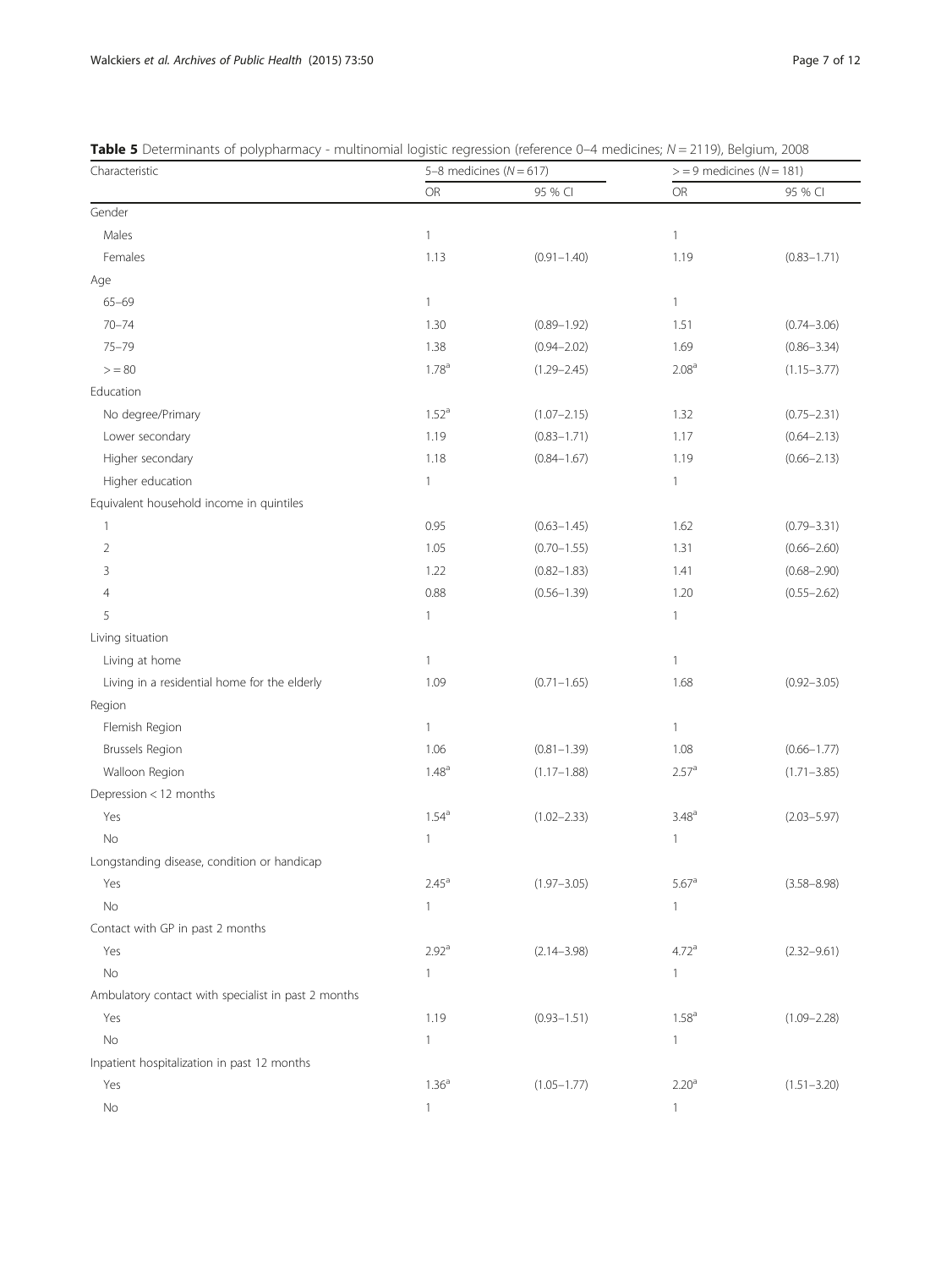| (Continued)                                   |      |                 |      |                 |
|-----------------------------------------------|------|-----------------|------|-----------------|
| Day patient hospitalization in past 12 months |      |                 |      |                 |
| Yes                                           | 1.04 | $(0.74 - 1.47)$ | 1.07 | $(0.62 - 1.86)$ |
| No                                            |      |                 |      |                 |

Table 5 Determinants of polypharmacy - multinomial logistic regression (reference 0–4 medicines;  $N = 2119$ ), Belgium, 2008 (Continued)

<sup>a</sup>differences statistically significant

medicines listed in the Annotated Directory of Medicines published by the BCPI. The expression "excessive polypharmacy" (EPP) refers only to the concomitant use of at least nine different medicines, but has no negative connotation here in terms of inappropriate polypharmacy. Indeed, by simply counting the number of different medicines it is not possible to assess the appropriateness of medicine use. Inappropriate medicine use is far more difficult to determine and out of the scope of the present study.

The medicines considered here include all pharmaceutical products used in the past 24 h, either on a regular basis either occasionally; no information is available on the indication, the duration of the therapy and the dosage.

EPP can be due to treatment of co-existing diseases or to the use of different medicines for the same disease. Polypharmacy is facilitated by the increase in the number of medicines available on the market and an easier access to medicines as a result of the exponential growth of the generic medicine market.

## Comparisons between the results from this study and those from previous studies

Comparisons with other studies are difficult due to different definitions of EPP, countries, study years (more and more new medicines are produced and made available), settings (population or institution based), study design, sampling and data collection methods. The varying definition of a medicinal product and reference periods is also a difficulty: some studies, for instance, take only into account prescription medicines (sometimes even only the reimbursed ones), while others include over-the-counter medicines, vitamins and mineral supplements, herbal products; some take only into account routinely administered medicines, excluding agents only used when needed ("as-needed").

Factors related to the health care system can also induce differences between countries: organizational characteristics, availability of medicines on the market, country specific regulatory medicines measures: prescription status, reimbursement system (subsidized versus non-subsidized medicines, level of patient copayment), prescribing attitudes.

Several medicines may be consumed weekly, monthly or for short periods. Longer assessment periods tend to find higher prevalence rates [[4\]](#page-11-0). In 2006 in Sweden [\[16](#page-11-0)], the prevalence of five or more different prescription drugs dispensed was 11.3, 17.2 and 24.4 % when the study period was 3, 6 and 12 months respectively.

Variations in prevalence rates of EPP between studies may also be related to differences in the population that is studied, as it has been shown by Fialová et al. [\[4](#page-11-0)] among older home care patients in Europe, in which differences among the eight participating countries were significant for all study population characteristics.

For all these reasons, the comparison of the results of the present study with previous studies, was restricted to studies performed in European countries from 1998 onwards.

In the present study, one fourth of the people aged 65 years or more belongs to the polypharmacy group and 8.2 % to the EPP-group. In a study of older patients receiving home care enrolled in metropolitan areas of eight countries in Europe in 2001–2002 [[4\]](#page-11-0), the 7-day prevalence of medication use was evaluated: excessive polypharmacy (≥9 medications) was documented in 22.2 % of the patients, varying between 7.0 and 41.2 % of patients according to the country. In 1998 in the Kuopio 75+ study (Finland), 22.7 % of persons living at home used ten or more medicines concomitantly [[12](#page-11-0)].

When considering only the people living in a residential home for the elderly, the mean number of medicines used per person is  $4.5$  (range:  $0-18$ ) and the prevalence of EPP is 16.8 %. This figure falls within the range of the results found in an European study conducted from 2009 to 2011 in nursing homes in eight countries: 8.8– 56.7 % excessive polypharmacy  $(\geq 10$  medications in the 3 days prior the assessment) [[10\]](#page-11-0). In 2003, Pitruzzella et al. [[6](#page-11-0)] found in institutions for aged people in the Walloon Region (Belgium), that 18.6 % of the residents received more than 10 medicines on one day.

In 2005, a large representative sample of residents of Belgian nursing homes has been investigated: they had a mean of 8.4 prescriptions (range: 0–22), onethird had at least 10 medications lines noted on their medication chart and only 1 % had no medication [[8](#page-11-0)]. The higher percentage of EPP in the this last study could be related to the reference periods used (medicines taken in the 24 h prior to the interview in the present study versus "lines on the medication chart", which does not mean 24 h use), a selection bias in the health interview survey (representativity of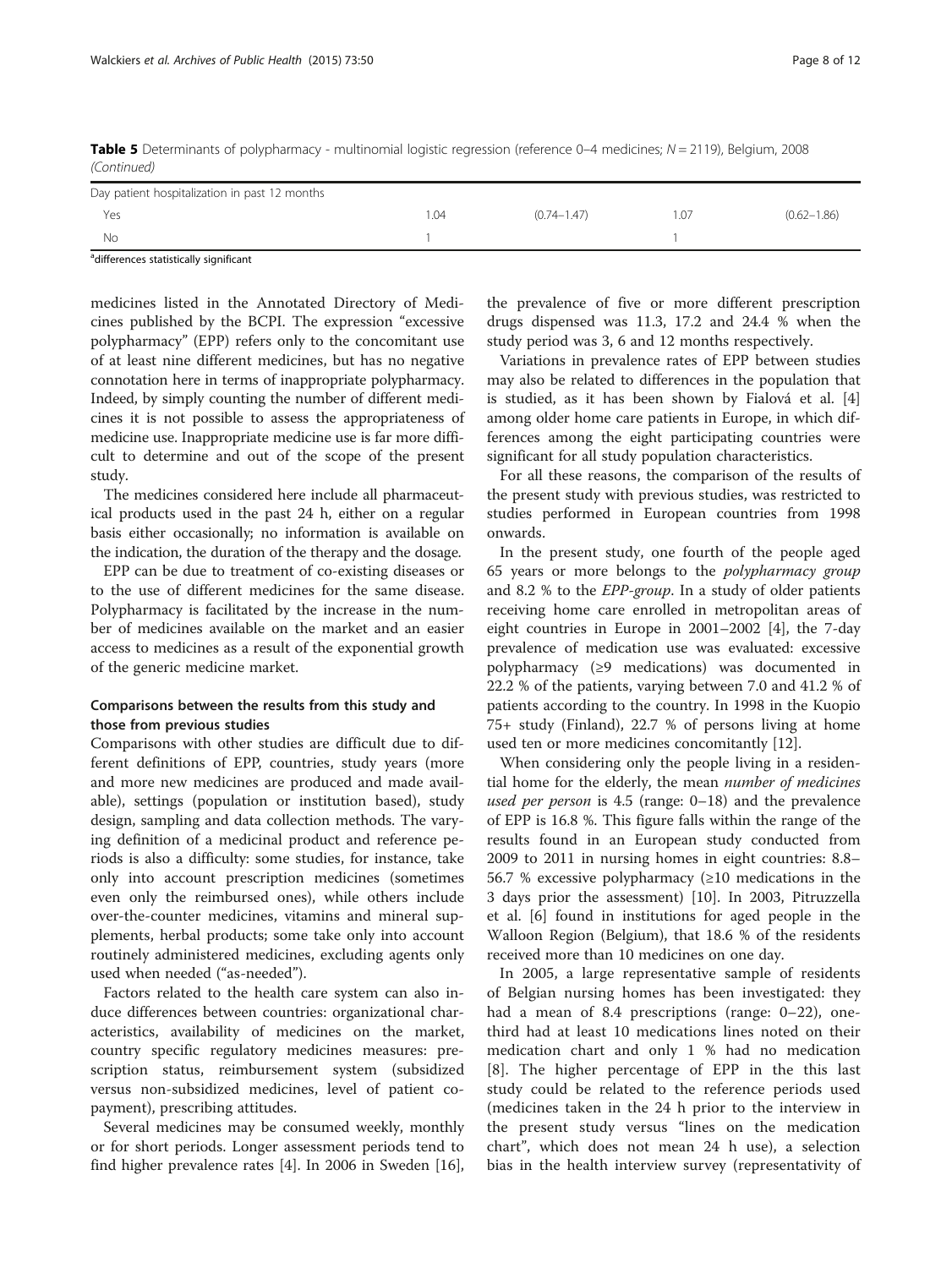the respondents in nursing homes: participating respondents may be in better health) and the fact that use of medications not frequently used is probably underestimated in our survey [[17\]](#page-11-0).

A multivariate analysis was performed to study the factors associated with (excessive) polypharmacy. Jyrkkä et al. also investigated both polypharmacy and excessive polypharmacy, but polypharmacy was defined as the use of 6 to 9 drugs concomitantly and excessive polypharmacy as the use of 10 or more drugs [\[12\]](#page-11-0).

Previous studies (see details below) on factors associated with (excessive) polypharmacy give conflicting results for gender, age, socio-economic status and living or not in an institution for elderly people. For depression, primary care visits and inpatient hospitalization, studies are in agreement and our results are in line with those from previous studies.

Female gender is not associated in the present study with polypharmacy nor EPP. The same was observed in out-patient prescriptions in 1994 in Sweden [\[18](#page-11-0)]. However two studies showed an association: in the noninstitutionalized elderly in Castile-Leon (Spain) in 2006 [[13, 16](#page-11-0)] and only for excessive polypharmacy in 1998 in the Kuopio 75+ study (Finland) [[12\]](#page-11-0).

Being *aged*  $\geq 80$  years is associated in the present study with EPP and to a lesser extent to polypharmacy. Some studies have shown an association only between age  $\geq$ 85 years and excessive polypharmacy [[12](#page-11-0)], while others found in nursing homes in Europe (2009–2011) increasing age associated with a reduced rate of excessive polypharmacy [[10\]](#page-11-0).

Having no degree or only a primary education degree is associated in the present study with polypharmacy. Having an education level lower than higher secondary is the most associated with the consumption of drugs acting on the nervous system. Haider et al. [\[19\]](#page-11-0) observed in Sweden in 2002 among people aged ≥77 years that the association between low education level and polypharmacy was not significant (after adjustment for age, sex, comorbidity, marital status, and living situation).

Living in an institution for the elderly is associated in the present study with both polypharmacy and EPP, but the association it is not statistically significant. Haider et al. [[19\]](#page-11-0) observed a higher prevalence of polypharmacy for older people living in institutions than for the community-dwelling elderly. In a study of the Belgian socialist mutuality - Solidaris, the consumption of reimbursed medicines was followed in 2009–2011 in patients aged 70 and over, six months before and six months after their entry into nursing home. Institutionalization had no impact on the number of different medicines used by the older people. On average, patients consumed 8 different molecules and that number was the same six months before and six months after the entry

into nursing home [\[20](#page-11-0)]. In 2011, a study of the Belgian national union of independent health insurance funds groups on reimbursed medicines dispensed to their members residing in nursing homes also showed that polypharmacy remains virtually unchanged following institutionalization [[21](#page-11-0)].

Living in the Walloon Region is associated in the present study with both polypharmacy and excessive polypharmacy. The multivariate analysis performed on drug groups at ATC\_1 level showed that four of the six drug groups considered are more consumed in the Walloon Region than in the other Regions of residence. This could reflect prescription habits and could also be related to the higher percentage of people in Brussels and Walloon Regions who reported suffering from at least one chronic or long-term disease or handicap<sup>2</sup>.

A self-reported depression during the last year is associated in the present study with (excessive) polypharmacy. The same was observed in 1998 in the Kuopio 75 + study [[12](#page-11-0)] as well as in an European study conducted from 2009 to 2011 in nursing homes [[10](#page-11-0)].

As can be expected, longstanding illness, chronic conditions or handicaps is also associated in the present study with both polypharmacy and EPP. As this information is not mentioned in other studies, we looked at bad subjective health as a proxy. In the non-institutionalized older people in Castile-Leõn (Spain) in 2006, regular poor self-perceived health was associated with polypharmacy [[13\]](#page-11-0). In 1997–1999, self-reported poor health correlated with increasing number of drugs taken by 70–74 year old community dwelling individuals in Western Norway [[22\]](#page-11-0). In 1998 in the Kuopio 75+ study, moderate self-reported health was associated only with excessive polypharmacy, whereas poor self-reported health was associated with both polypharmacy and excessive polypharmacy [[12](#page-11-0)]. Also in the 1998–1999 Lieto study, persons with polypharmacy had poor self-reported health [[23\]](#page-11-0).

At least one *contact with a general practitioner* in past two months is associated in the present study with both polypharmacy and EPP while the contacts with a specialist is associated only with EPP. Jörgensen et al. [[18](#page-11-0)] found in 1994 in Sweden a relationship between the number of primary care visits and multiple prescription drug use (5 or more different drugs during one year).

At least one inpatient hospitalization in past 12 months is associated here with both polypharmacy and EPP, while no relation is found for day patient hospitalization. Jörgensen et al. [[18](#page-11-0)] found also a relationship between hospitalization during the year and multiple prescription drug use.

Medicines active on the cardiovascular system are the most frequently used drugs, followed by the drugs acting on the nervous system. This is also the case in the Lieto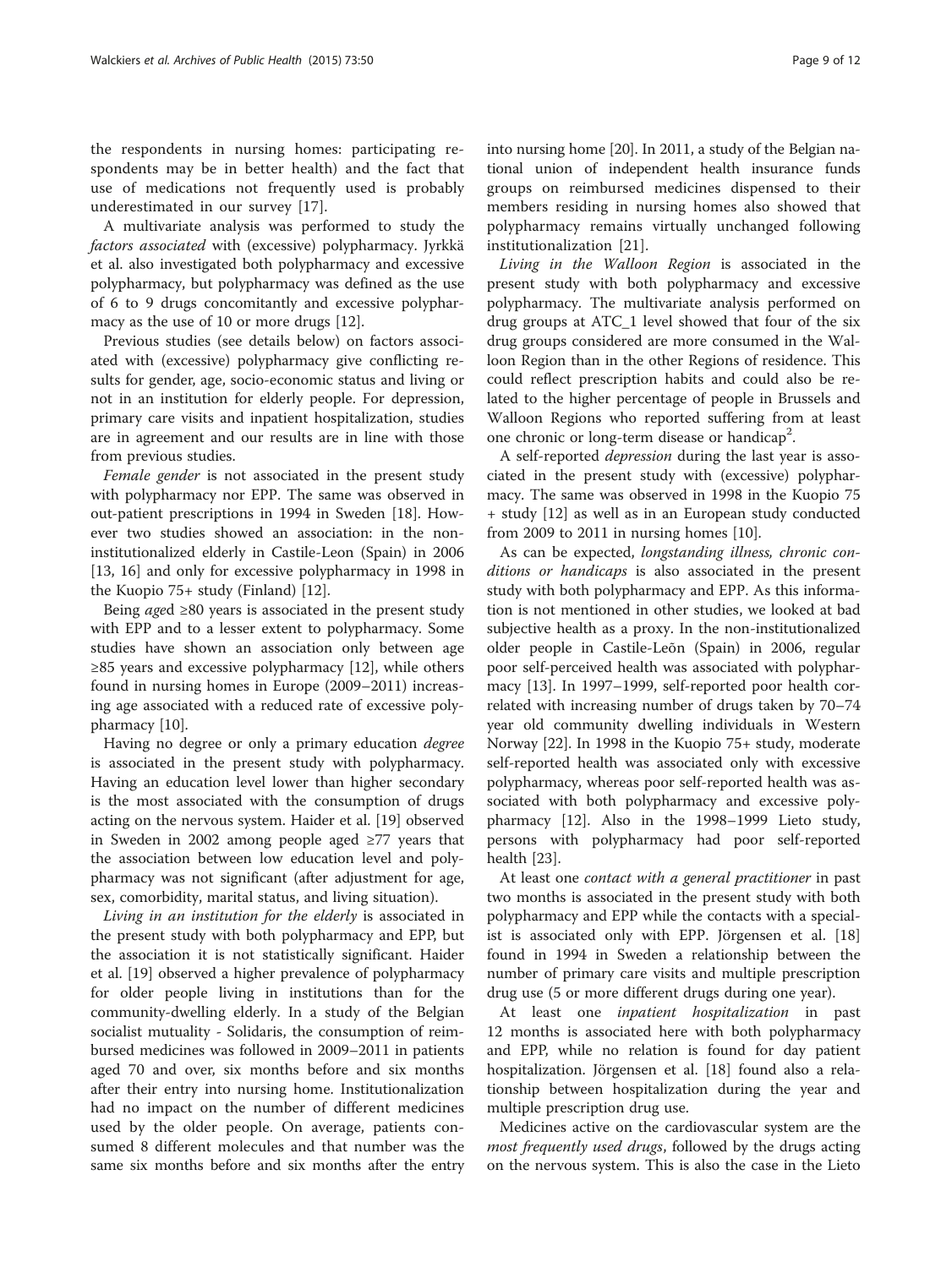study [[23\]](#page-11-0) and the Kuopio75+ study [[12\]](#page-11-0). In 2005, in a sample of residents of Belgian nursing homes, the drugs acting on the nervous system were the most frequently used, followed by those acting on the digestive tract and on the metabolism, and on the cardiovascular system [[8\]](#page-11-0). In 2011, a study of the Belgian national union of independent health insurance funds groups on reimbursed medicines dispensed to their members residing in nursing homes found that the drugs acting on the nervous system were the most frequently used, followed by the anti-infective agents for systemic use and the cardiovascular medicines [[21\]](#page-11-0).

At the ATC 3 level, the most frequently used drugs in the current study are antithrombotic agents. This has also been found in Sweden in 2002 [[19\]](#page-11-0). They are followed by lipid modifying agents (plain), β-blocking agents, and drugs for peptic ulcer and gastro-oesophageal reflux disease. In 2012, a study of medicines reimbursed in Belgium [\[24\]](#page-11-0) found also the same four most frequently used drugs associated with polypharmacy. When we consider only people in the polypharmacy or EPP groups, the same is found in the present study, even if the ranking is not exactly the same.

#### Strengths and limitations of the present study

This study as some strengths. It is a population-based study including a representative sample of the general population living at home and in institutions for the elderly. The information about medicine use, prescribed and OTC medicines, was based on the respondents selfreports; the information displayed on their medicine packages was also checked to "validate" the information. Topical treatments were included in the medicines considered because they may also have systemic effects and consequently increase the risks of interaction [\[25, 26\]](#page-11-0)

The Health Interview Survey collects information during a whole year, allowing to control the seasonal effect on medicines consumption; it is also allowing to get a fairly accurate estimate of the number of users of a specific drug on an average day of the year. Information was gathered on the use of medicines taken in the 24 h prior to the interview; the recall bias should consequently be minimal. In addition, information was collected on health status and health determinants, which allows to study factors associated with medicine consumption.

In the present study also non-prescribed and nonreimbursed medicinal products are included. In prescription database studies, non-prescribed (OTC medicines) and sometimes also non-reimbursed medicines (medicines not subsidized by the health insurance system) are excluded. Such studies allow only to estimate dispensed medicines, which may differ from the actual consumption (not all medicines purchased are used and some medicines can be used a long time after their purchase).

In 2008 in Belgium, 50 % of out-patient market by volume are reimbursable medicines, 38 % are nonreimbursable OTC medicines and 12 % are other nonreimbursable medicines (generally subject to medical prescription)<sup>3</sup>. In the present survey, 18 % of the elderly population reporting having taken at least one prescription medicine over the previous two weeks took also at least one OTC medicine.

There are also some *limitations* in the present study. First, since the use of medicines not listed in the Annotated Directory of Medicines has not been considered such as magistral preparations, herbal products, natural supplements<sup>4</sup>, homeopathic medicines -, the incidence of excessive polypharmacy is probably higher than the one calculated here. Another possible cause of underestimation could be related to the fact that some medicines classified as one product may in fact contain more than one chemical entity; medicine users may thus wrongly be classified as non-(excessive) polypharmacy users. The short recall time period used here (24 h) may also result in an underestimation for the medicines that are not used daily, but rather weekly or even monthly.

The second limitation is related to the fact that the health status, the medical diagnosis and the number of contacts with a health professional are self-reported. Third, the non-respondents could have a worse health status and use more medicines than the respondents [[22\]](#page-11-0). Unfortunately, health related information on the characteristics of the non-participants, both persons who were non-contactable and persons who refused to participate, is lacking. A study however showed that the presence of at least one household member with a bad self-perceived health has a negative impact on participation [\[27\]](#page-11-0).

In Europe, few population based health surveys include questions regarding the consumption of all medicines (prescribed and OTC) during the last 24 h; when they do, they are limited to a city [\[12](#page-11-0)], or a county [\[22](#page-11-0)]. In France, questions about consumption of medicines the day before the survey have been included from 1998 till 2010 in the "Enquête sur la Santé et la Protection Sociale", but have been removed in 2012 [[28\]](#page-11-0). In 2006 in Greece, a study excluded individuals reporting only OTC drug use [\[29](#page-11-0)]. In the Lieto study among community-dwelling persons aged 64 years or over, prescription drugs during 7 days prior to the interview was recorded [\[23](#page-11-0)]. In Barcelona, the use of 13 classes of prescribed and non-prescribed drugs in the two weeks prior to the interview was registered in a non-institutionalized population [[30\]](#page-11-0). In the European Health Interview Survey, which targets the population aged at least 15 and living in private households, consumption of prescribed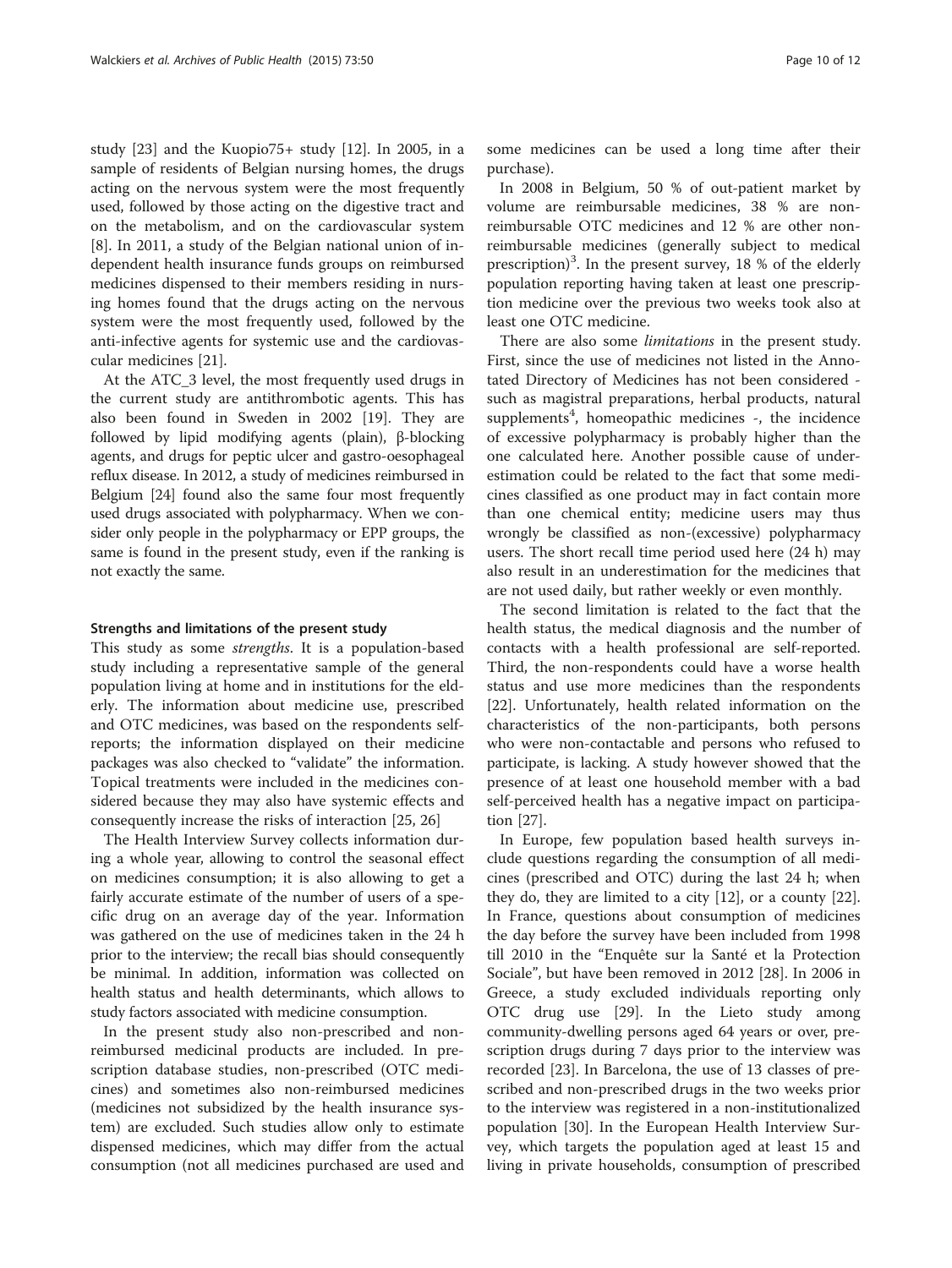<span id="page-10-0"></span>and non-prescribed drugs in the two weeks prior to the interview is recorded (but no information is available on the type of drug). In Spain, consumption by the noninstitutionalized population of prescribed and nonprescribed drugs in the two weeks prior to the interview is recorded [\[13](#page-11-0)].

## Conclusions

As older people are a growing population and there is also an increase in the availability of medicines on the market, excessive polypharmacy could become an escalating public health problem in the coming years.

In order to optimize drug use, it is necessary to find a balance between adequate treatment of diseases and avoiding adverse drug effects. The risks can be minimized by increasing awareness among healthcare professionals and patients. A periodic review of the patient's medicine list that contains all prescribed but also OTC medicines is necessary to readjust drug treatment and avoid inappropriate excessive polypharmacy which could have harmful effects. Physicians have to balance the benefits and risks related to multiple medicine use and to avoid "prescribing cascades".

When limiting the number of different medicines taken, attention should be paid by the physicians to the danger of under-prescription of beneficial medicines because the probability of under-prescription increases with the number of drugs used [[31\]](#page-11-0).

The involvement of patients is also an important factor. As 94 % of persons in the EPP-group had at least one contact with a GP in past two months, this task of review and coordination between prescribers is one that should be fulfilled by GPs. Since more than 90 % of persons in the "(excessive) polypharmacy" group use cardiovascular medicines, interventions could be focused on patients with cardiovascular diseases as suggested in some studies and mentioned by Jörgensen et al. [[18\]](#page-11-0), but also on other risk groups such as those suffering from depression and those aged 80 years and over. National campaigns to raise awareness of prescribers and patients about the dangers related to excessive polypharmacy should be organized.

In order to reduce polypharmacy, some countries published recommendations, like "a Polypharmacy Guidance for 2012" by NHS Scotland [[32](#page-11-0)], "Prescribing for older people" by the Welsh Medicines Resource Centre [\[33](#page-11-0)], or the guidelines published by the Dutch College of General Practitioners [\[34](#page-11-0)]. In Belgium, EBMPracticeNet (Evidence-Based Medicine) published EBM Guidelines<sup>5</sup> in 2010, and the Farmaka association published in 2013 and in 2014 a memento and also newsletters related to the topic<sup>6</sup>. This is one of the strategies which could help to optimize drug therapy, to further develop.

The periodical health surveys allow to study the prevalence of medicine use and the "true" concomitant exposure to medicines, to study its evolution and the associated factors. They provide complementary information when compared to medicine utilization studies based on sales or prescriptions. The situation must be monitored closely and studied more in depth in order to identify the most important determinants of excessive polypharmacy.

## **Endnotes**

[http://www.whocc.no/atc\\_ddd\\_index/](http://www.whocc.no/atc_ddd_index/) World Health Organization Collaborating Centre. (2009) Use of ATC/ DDD. (Updated 10 December 2009)

<sup>2</sup><https://hisia.wiv-isp.be/SitePages/Home.aspx>

3 [http://www.pharma.be/assets/files/2178/2178\\_130361](http://www.pharma.be/assets/files/2178/2178_130361752513134000.pdf) [752513134000.pdf](http://www.pharma.be/assets/files/2178/2178_130361752513134000.pdf) paper downloaded on 14/8/2014 "Marché des spécialités pharmaceutiques en Belgique (ambulatoire/hospitalier)" <sup>4</sup>

<sup>4</sup>CBIP: Only preparations registered as medicinal preparations are mentioned here. Many preparations made of minerals and vitamins are available as dietary supplements. Vitamins are officially considered as food ("nutrients") when the recommended daily dose is approximately the daily needs.

[https://www.ebmpracticenet.be//fr/Pages/default.asp](https://www.ebmpracticenet.be//fr/Pages/default.aspx?ebmid=ebm00468&sn=38df8045-613d-4b16-a4ed-683e9d22b5f0/31f15519-99f5-4c53-9e1e-62b6f0099736)[x?ebmid=ebm00468&sn=38df8045-613d-4b16-a4ed-](https://www.ebmpracticenet.be//fr/Pages/default.aspx?ebmid=ebm00468&sn=38df8045-613d-4b16-a4ed-683e9d22b5f0/31f15519-99f5-4c53-9e1e-62b6f0099736)[683e9d22b5f0/31f15519-99f5-4c53-9e1e-62b6f0099736](https://www.ebmpracticenet.be//fr/Pages/default.aspx?ebmid=ebm00468&sn=38df8045-613d-4b16-a4ed-683e9d22b5f0/31f15519-99f5-4c53-9e1e-62b6f0099736) <sup>6</sup> <http://www.farmaka.be>

#### Abbreviations

ATC: Anatomical Therapeutic Chemical classification system of the World Health Organization; BCPI: Belgian Centre for Pharmacotherapeutic Information; DDD: Defined Daily Dose; EPP: Excessive polypharmacy; GP: General practitioner; OTC: Over-the-counter medicines.

#### Competing interests

The authors declare that they have no competing interests.

#### Authors' contributions

DW performed the statistical univariate and bivariate analysis, was involved in the interpretation of results and drafted the manuscript. JV performed the statistical multivariate analysis, was involved in the interpretation of results and writing of the manuscript. JT was involved in the reviewing of the manuscript. All authors read and approved the final manuscript.

#### Acknowledgements

The Belgian Health Interview Survey is a project financed by and conducted on request of all Ministers responsible for Public Health at the federal, regional and communal level, united in the Commission of Commissioners of the Belgian Health Interview Survey.

#### Received: 1 September 2015 Accepted: 10 September 2015 Published online: 09 November 2015

#### References

- 1. Hovstadius B, Petersson G. Factors Leading to Excessive Polypharmacy. Clin Geriatr Med. 2012;28(2):159–72.
- 2. Fulton MM, Riley AE. Polypharmacy in the elderly: A literature review. J Am Acad Nurse Pract. 2005;17(4):123–32.
- 3. WHO Centre for Health Development. A glossary of terms for community health care and services for older persons. World Health Organization,